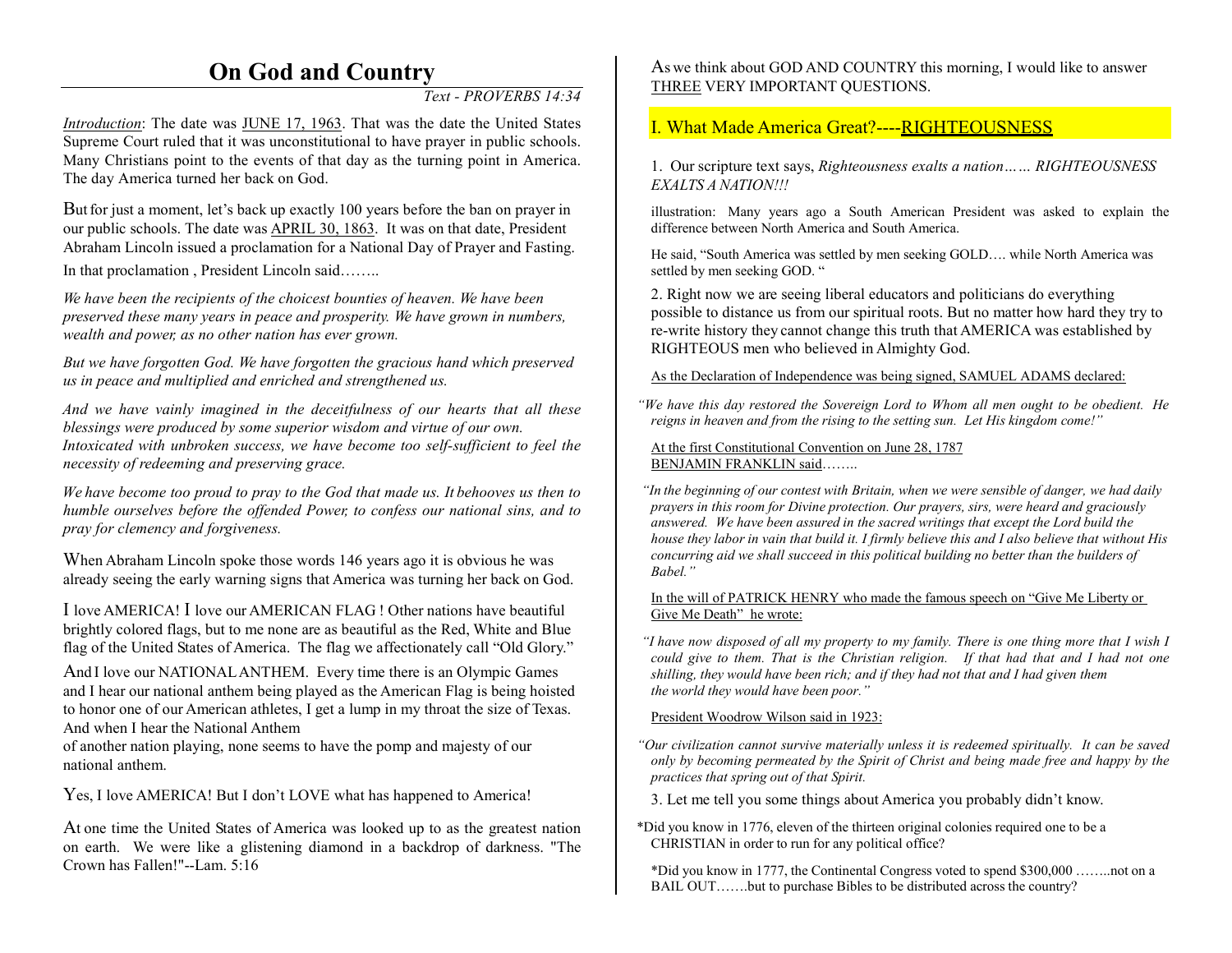\*Did you know 94% of the writings of our nation's Founding Fathers contain direct quotes from the Bible?

\*Did you know the State Constitutions of all 50 States mention God?

\*Did you know the Liberty Bell has part of Leviticus 25:10 inscribed on it? It reads, "*Proclaim liberty throughout all the land unto all the inhabitants thereof."*

\*And did you know the words of our scripture text in Proverbs 14:34 are etched in stone above the entrance door to City Hall in of all places, Los Angeles, California?

4. Brothers and sisters, they can re-write the history books. They can burn all the historical documents that contain references to God.

But nothing will erase the truth that America became the greatest nation on earth because of RIGHTEOUSNESS. *Righteousness Exalts A Nation!!!*

# II. What Has Cost America Her Greatness?----SIN

Look again at our scripture text……….*Righteousness exalteth a nation: but sin is a reproach to any people.* 

1. To say that our nation has not moved a long way from her righteous foundation is to ignore reality!

America is ROLLING in LUXURY REVELING in EXCESS and ROTTING in SIN!!!

We are now living in a country that no longer values LIFE...... MORALITY...... THE FAMILY…….. or our CHRISTIAN HERITAGE.

2. On November 30, 1998 , Joe Wright, who is a minister in Wichita, Kansas, was asked to offer the invocation at the beginning session of the Kansas State Legislature.

Brother Wright prayed……

*Heavenly Father, We come before You today to ask Your forgiveness and to seek Your direction and guidance. We know Your word says, "Woe unto those who call evil good," that is exactly what we have done. We have lost our spiritual equilibrium and reversed our values.*

*We confess ……We have ridiculed absolute truth and called it pluralism. We have worshiped other gods and called it multi- culturalism. We have exploited the poor and called it the lottery. We have rewarded laziness and called it welfare. We have killed our unborn babies and called it a choice. We have shot abortionists and called it justifiable. We have abused power and called it political savvy. We have coveted our neighbor's possessions and called it ambition.*

*We have polluted the air-waves with profanity and called it the freedom of expression. We have ridiculed the time-honored values of our forefathers and called it enlightenment.*

*Search us O God, and know our hearts today; cleanse us from every sin and set us free. Guide and bless these men and women who have been sent to direct us to the center of Your*  *will. I ask it in the Name of Your Son, the living Savior, Jesus Christ.*

THE RESPONSE was immediate. Many of the Kansas legislators got up and walked out during the prayer. But in the six weeks that followed, the Church where Brother Wright ministers, received over 5,000 telephone calls, and only 47 of those were negative.

*---AMEN*

3. SIN is destroying AMERICA!

In our lifetime we have seen America go from the pinnacle of glory to the pit of despair. And it is all because of SIN!

How can we even ask God to bless America when we have kicked Him out of our schools……..mocked Him in our media

………blasphemed Him in our Movies and Television Shows

……… and profaned His Holy Name in our every day conversations?

4. Many people believe AMERICA is still the Number One nation in the world. We are!!!

-We are number one in MURDERS.

-We are number one in VIOLENT CRIMES.

-We are number one in ABORTIONS.

-We are the number one producer of PORNOGRAPHY.

-We are number one in IMPRISONMENTS.

-We are number one in DIVORCES.

-We are number one in SEXUALLY TRANSMITTED DISEASES.

-We are number one in TEEN SUICIDES.

-And we are number one in COCAINE CONSUMPTION

<sup>5</sup> . Right now America is engaged in the greatest war she has ever fought and that is the WAR OF HER OWN SURVIVAL!

6. We have lost our GLORY in the world! We have become a by-word among the nations!

#### AND IT IS ALL BECAUSE OF OUR SINS!

*What Made America Great?* RIGHTEOUSNESS - *For righteousness exalts a nation.*

*What Costs America Her Greatness?* SIN - *For sin is a reproach to any people.* 

III. What Can We Do To Restore America's Greatness?

REPENT - Turn with me to I PETER 4:17-19

1. America's future doesn't depend on who is in the White House.

America's future doesn't depend on electing all the right Senators and Congressmen.

America's future doesn't depend on who gets appointed to the Supreme Court.